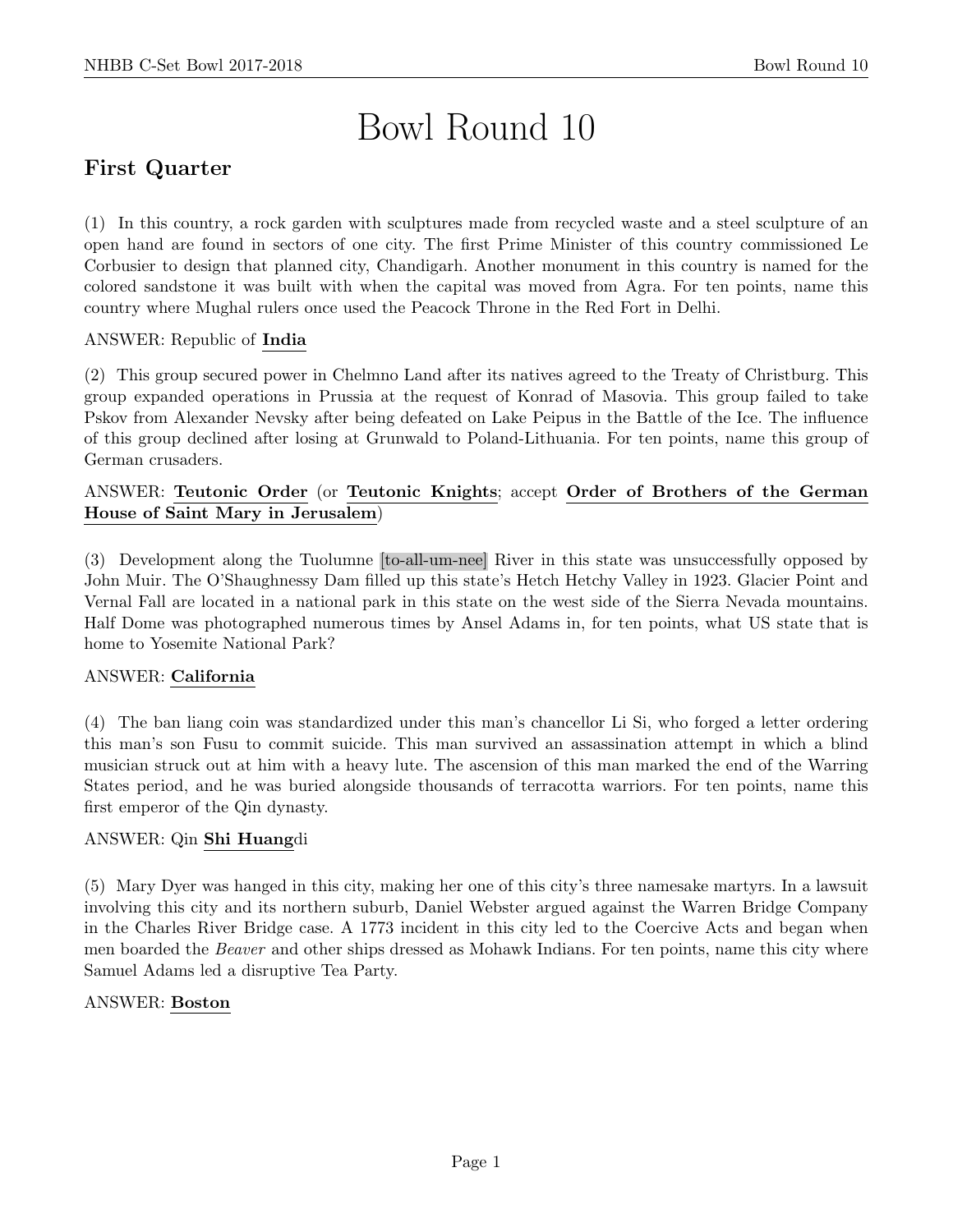(6) This president rejected Texas' first application for annexation. This politician led the Albany Regency, a group of New York politicians, and his supposedly lavish lifestyle in the White House was attacked by Charles Ogle in the Gold Spoon Oration. This man ordered Winfield Scott to carry out his predecessor's Indian Removal Act, causing the Trail of Tears. For ten points, name this US president who succeeded Andrew Jackson.

## ANSWER: Martin Van Buren

(7) This discipline's focus was shifted onto social constructions, rather than observables, by Giambattista Vico's verum factum principle. The "heroic" in this discipline was discussed by Thomas Carlyle, who developed a "Great Man" theory of it. Authors in this field's Dunning School promoted a "lost cause" narrative of the Confederacy in school textbooks. For ten points, name this study of humanity's past.

ANSWER: history (accept more descriptive answers, such as "the philosophy of history"; do not accept philosophy alone; do not acept historiography)

(8) The beginning of this event was signalled with the phrase, "crack the sky, shake the Earth," and it continued in the May Offensive. One theory suggests the Battle of Khe Sanh was a diversion for this event, in which blacklisted civilians were buried alive in Hue [Hway]. This operation led to the infiltration of the U.S. embassy in Saigon by Viet Cong guerillas. The breaking of the Lunar New Year truce started, for ten points, what 1968 offensive that caused U.S. public opinion to turn against the Vietnam War?

#### ANSWER: Tet Offensive

(9) In 2010, nine activists trying to bring aid to this territory were killed when their "Freedom Flotilla" was raided. This region's southwest border lies on the narrow Philadelphia Corridor, which is patrolled by an Egyptian Border Guard Force. In 2005, all Israeli settlements in this region were vacated, as were four in the West Bank. For ten points, name this self-governing Palestinian territory, a strip along the Mediterranean Sea.

ANSWER: Gaza Strip (prompt on Palestine)

(10) The towns of Hastings and Rye received tax exemptions in exchange for maintaining these objects as part of a group of five protected cities. Sutton Hoo is the site of a buried, undisturbed one of these objects from the 7th century. Henry I's son William Adelin was killed in a disaster involving one of these vehicles, which were used during raids on English monasteries. For ten points, name these vehicles built in Southampton and other English port cities.

ANSWER: ships (accept boats; accept longship after Sutton Hoo is said)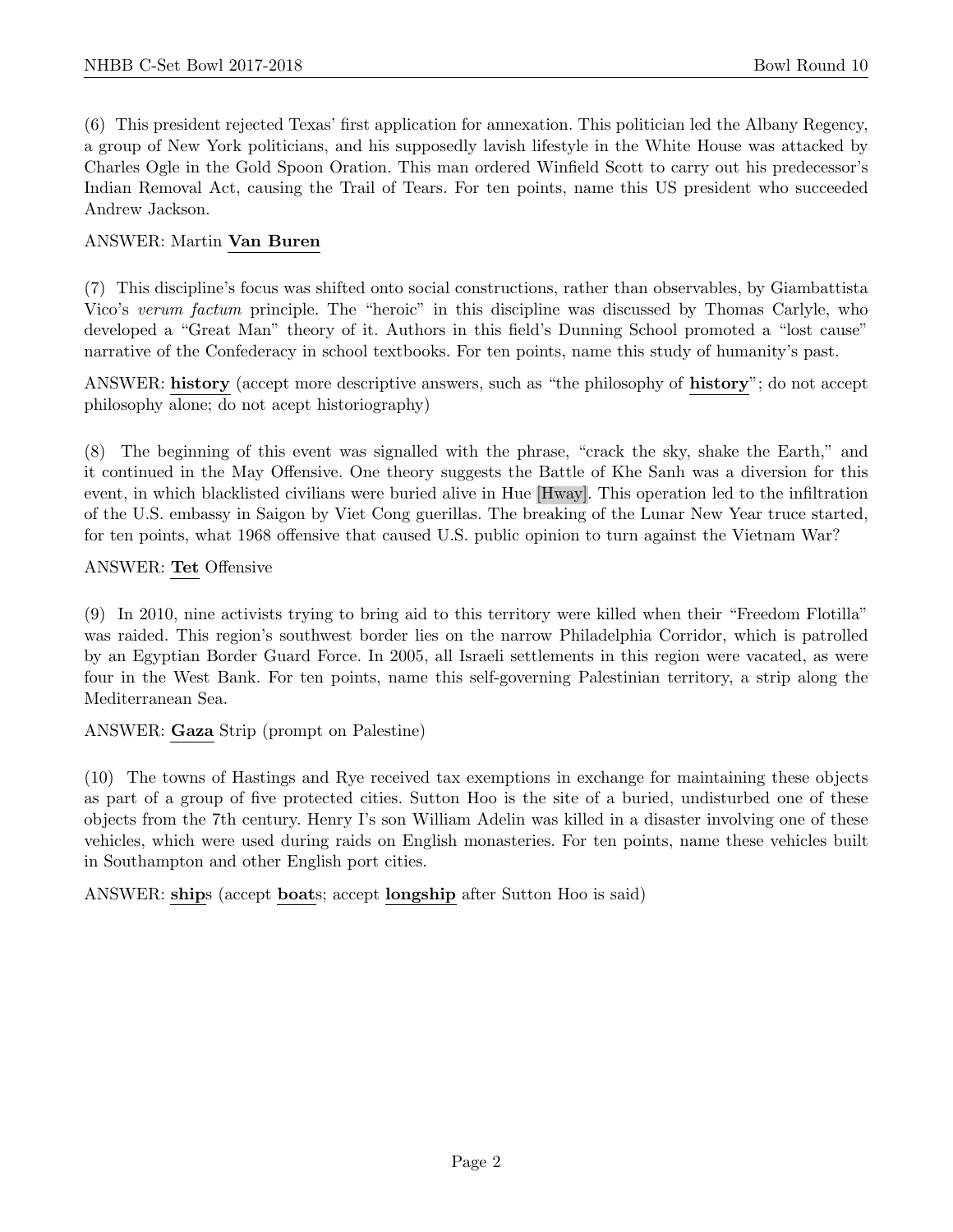# Second Quarter

(1) This politician attacked his opponent's support for weekend furlough passes in the Willie Horton ad. In another ad, this man listed his opponent's opposition to military bills while his opponent rode in a tank. This man called trickle-down economics "voodoo economics" before serving as Ronald Reagan's Vice President. For ten points, name this man who reneged on his promise of "no new taxes," then lost his re-election campaign to Bill Clinton in 1992.

ANSWER: George Herbert Walker Bush (accept Bush the Elder or Bush the 41st; prompt on (George) Bush; do not accept "George Walker Bush" or other references to his son; do not accept George Bush Sr.)

BONUS: Bush used the Willie Horton and Tank ads in his campaign against this Massachusetts governor, the Democratic nominee in 1988.

#### ANSWER: Michael Dukakis

(2) During this dynasty, the heqin [huh-CHEEN] system of using marriages for peace was used to repel an attack by Xiongnu [shong-nu] Emperor Modu Chanyu. Sima Qian [see-ma chee-ahn] wrote the Records of the Grand Historian during the reign of this dynasty's Emperor Wu. The Trung Sisters attempted to liberate Vietnam from this dynasty, which was founded by Liu Bang. For ten points, name this dynasty that shares its name with China's largest ethnic group.

#### ANSWER: Han Dynasty

BONUS: The Han Dynasty was followed by this tumultuous period, during which the warrior Cao Cao [tsow-tsow] was active. The Jin Dynasty's conquest of Eastern Wu ended this period.

#### ANSWER: Three Kingdoms period

(3) According to myth, this nation was created by two gods named "He-who-invites" and "She-who-isinvited" and the help of a giant spear. This country is the birthplace of a religion that uses purification rituals called harae [ha-rah-ay] and whose holiest shrine is rebuilt every 20 years. In 1995, a doomsday cult carried out a sarin attack in this nation's largest city. The Ise [ee-say] and Yasukuni shrines can be found in, for ten points, what Asian country where Shinto developed in the 8th century and is practiced in Tokyo?

#### ANSWER: Japan

BONUS: In Japan, Shinbutsu-shugo is a syncretism, or mixed religion, of aspects of Shinto with this other world religion. The Zen school of this religion is also widely practiced in Japan.

#### ANSWER: Buddhism (accept Zen Buddhism)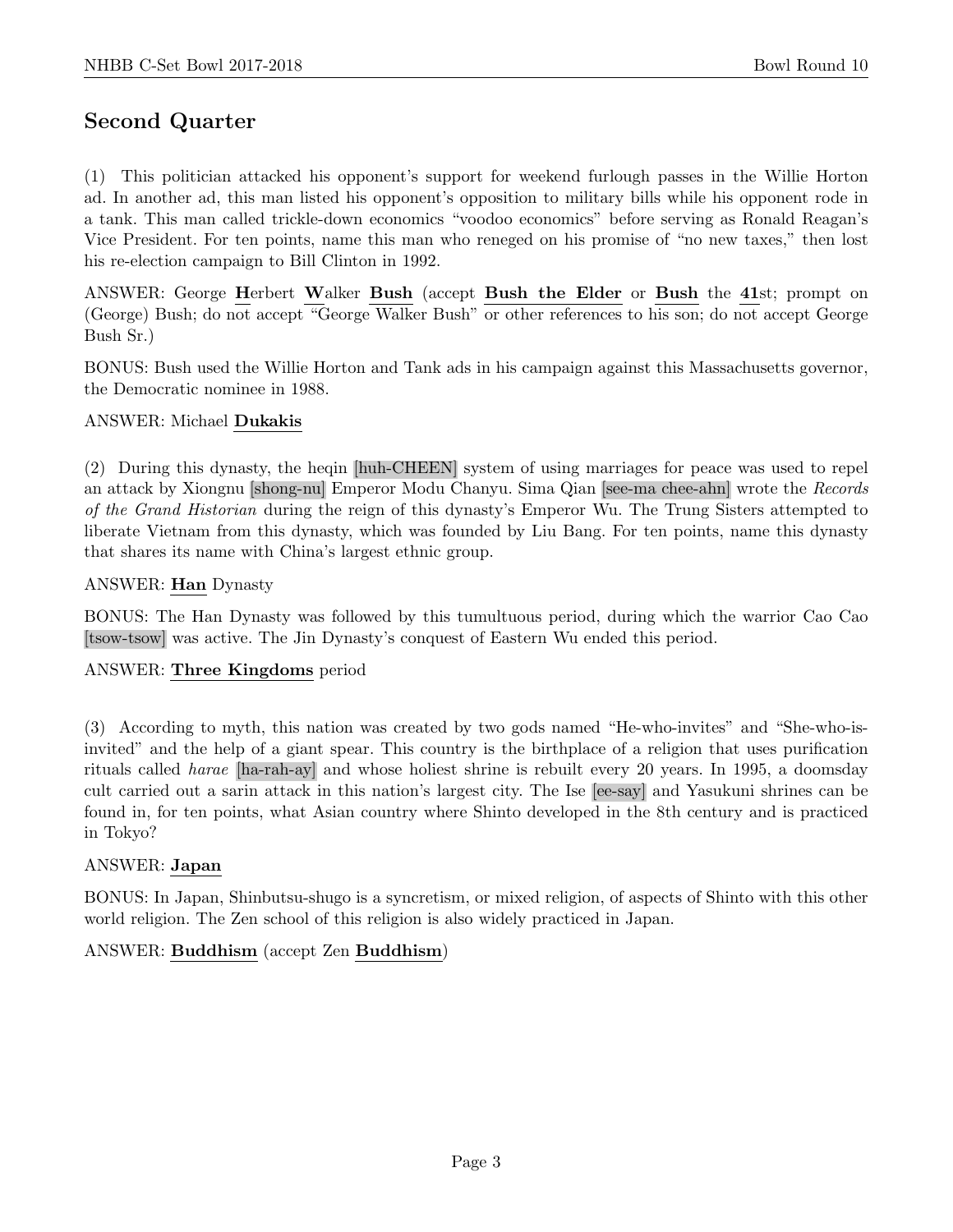(4) During this war, the term "khaki election," was coined to describe an election influenced by an ongoing or finished war. The Fawcett Commission was formed after Emily Hobhouse reported on concentration camps used in this war. Prior to this war, Cecil Rhodes sponsored a failed attempt to trigger a settler uprising, the Jameson Raid. The British established control over the Orange Free State and the Transvaal in, for ten points, what South African war named for the defeated Dutch settlers?

ANSWER: Second Boer War (or the Anglo-Boer War)

BONUS: After the failure of the Jameson Raid, the leader of this country sent a congratulatory telegram to Paul Kruger, infuriating Britain. Queen Victoria later received an apology from this country's leader, her grandson.

ANSWER: Germany (the leader being Kaiser Wilhelm II)

(5) This man authorized military intervention against Samos after Miletus asked for aid in a war for the city of Priene. This man secured power over his rivals, Cimon and Thucydides, through ostracism. This man described the greatness of his city in a celebrated funeral oration and hired Iktinos and Kallikrates to renovate the Acropolis. For ten points, name this leader of the Delian League and statesman of Athens during its Golden Age.

#### ANSWER: Pericles

BONUS: Pericles controversially ordered the Delian League to stop accepting military support as dues and to take this financial action, making it easier for Pericles to renovate the Acropolis. Description acceptable.

ANSWER: moving the treasury to Athens (leniently accept word forms and phrasings; also accept mention of storing the money in the Parthenon; prompt on partial answers)

(6) This man refused to support the Scottsboro Boys as editor-in-chief of the newspaper The Crisis. This man's Black Reconstruction challenged Dunning school ideas of Reconstruction as a mostly white phenomenon. This first African American to earn a doctorate at Harvard supported an African American intellectual elite known as the "Talented Tenth," which pitted him against Booker T. Washington. For ten points, name this author of The Souls of Black Folk.

#### ANSWER: W.E.B. (William Edward Burghardt) Du Bois

BONUS: Du Bois opposed Booker T. Washington's idea, delivered in an exposition speech in this Southern city, that black Americans should "cast down your bucket where you are." That idea became known as this city's "compromise."

ANSWER: Atlanta (accept Atlanta Exposition speech; accept Atlanta Compromise)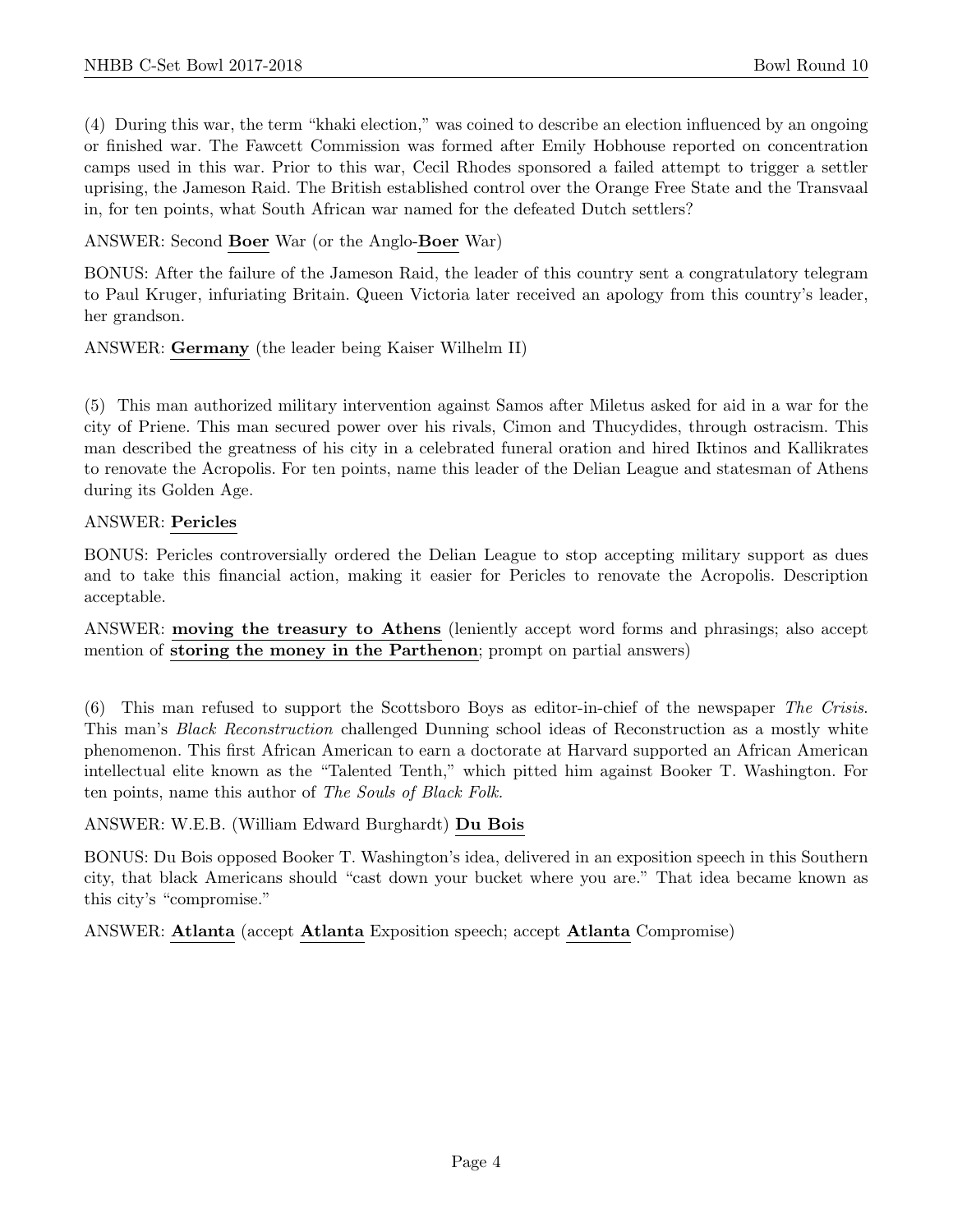(7) This city is the site of an uprising where many of the Friends of the ABC are killed, but Marius Pontmercy is carried to safety from the barricade through this city's sewers. In another novel set in this city, Claude Frollo is pushed off of a roof and falls to his death after laughing at an execution taking place in the Place de Grève [plass de grev]. For ten points, name this city, the setting of parts of Les Miserables and a cathedral where Quasimodo works as a bell ringer in The Hunchback of Notre Dame.

## ANSWER: Paris

BONUS: This author of The Hunchback of Notre Dame depicted the 1832 June Rebellion in Les Miserables.

ANSWER: Victor (Marie) Hugo

(8) In this city, a white monument smeared by black paint was relocated into St. John's Cemetery after its removal from Dalhousie Square. A tragedy in this city was recounted in the writings of J.Z. Howell, who noted that nobody dared to wake the Nawab of Bengal. This city was the site of Fort William, whose troops were captured in 1756 and crammed into a tiny space. Over one hundred British soldiers were suffocated to death in, for ten points, what east Indian city's "Black Hole?"

#### ANSWER: Calcutta (or Kolkata; accept Black Hole of Calcutta)

BONUS: The aforementioned paint-smeared object was this type of monument, one of which stands in the middle of St. Peter's Square in Rome.

ANSWER: obelisk

# Third Quarter

The categories are  $\dots$ 

- 1. Colleges and Universities
- 2. Royal Houses of Europe
- 3. The Silk Road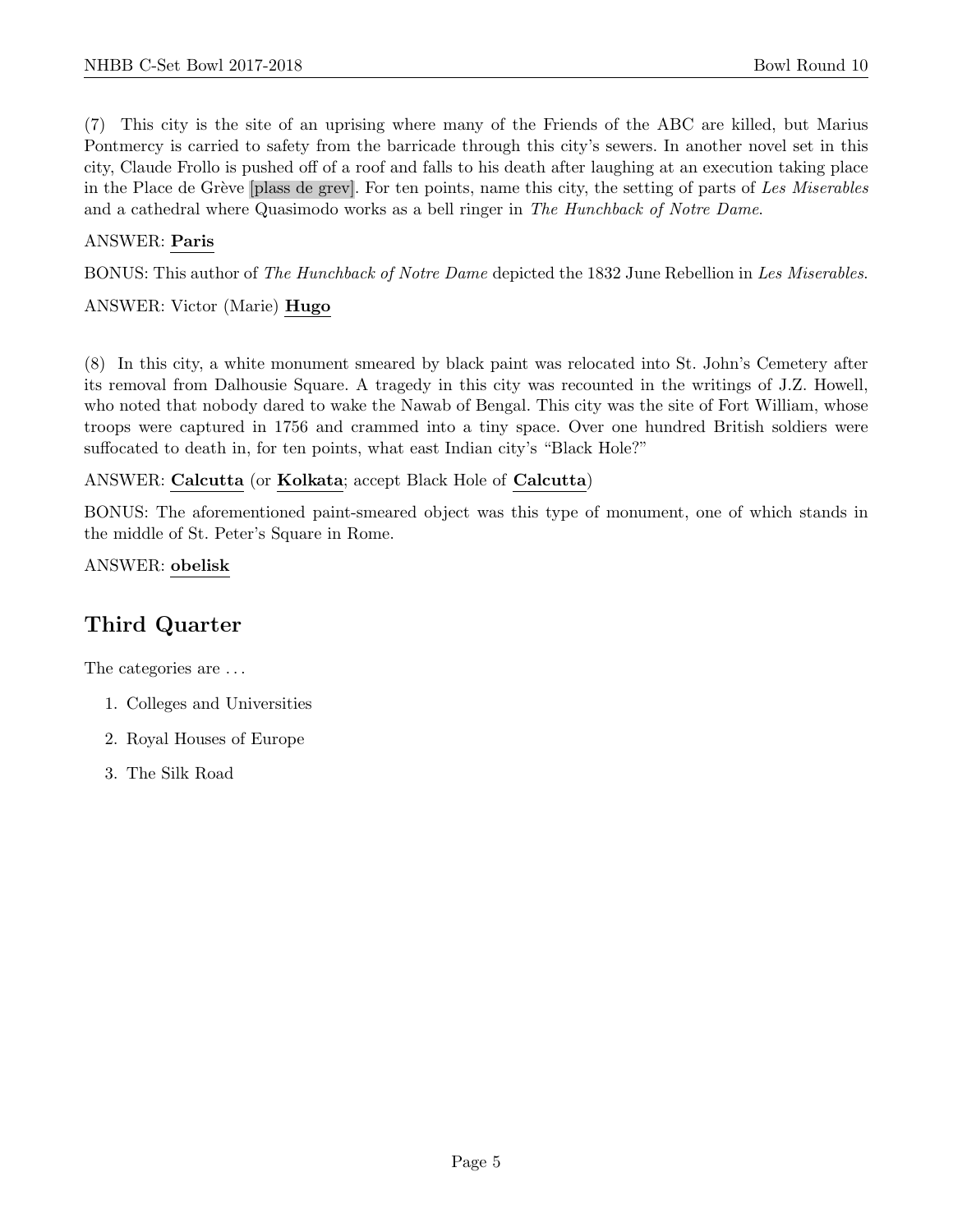Colleges and Universities

Name the...

(1) Oldest American university, which merged with Radcliffe in the 20th century.

ANSWER: Harvard University (accept Harvard College)

(2) Connecticut Ivy League school whose secret societies include Skull and Bones.

ANSWER: Yale University (accept Yale College)

(3) Oldest English university, whose 11th century origins make it older than rival Cambridge.

ANSWER: University of Oxford (or Oxford University)

(4) California school founded by Leland, a railroad baron, near what became Silicon Valley.

ANSWER: Stanford University

(5) School founded by John D. Rockefeller that will house the Obama Presidential Library.

ANSWER: University of Chicago

(6) Was known as King's College and is the oldest in New York.

ANSWER: Columbia University (accept Columbia College)

(7) Second oldest US college, having been chartered by its royal namesakes.

ANSWER: The College of William and Mary in Virginia

(8) First college in the US to accept students of all races.

ANSWER: Oberlin College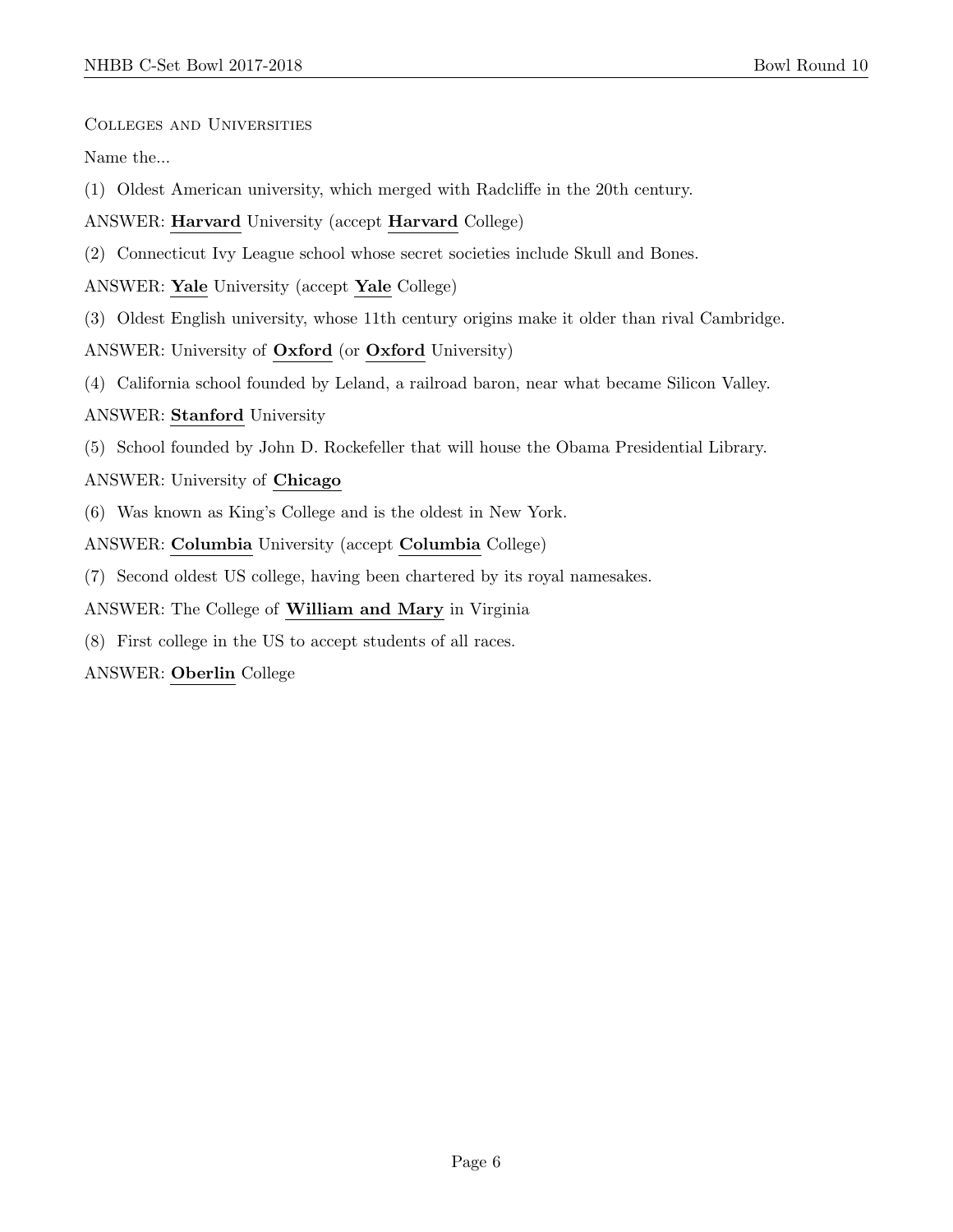Royal Houses of Europe

Name the...

- (1) Tudor queen of England who ruled from 1558 to 1603.
- ANSWER: Elizabeth I (prompt on Elizabeth)
- (2) Austrian royal house whose hereditary rule was passed to Maria Theresa via the Pragmatic Sanction.

## ANSWER: House of Habsburg

(3) Last French royal house before the French Revolution.

#### ANSWER: House of Bourbon

(4) French royal house founded by Hugh after the end of the Carolingians.

## ANSWER: House of Capet

(5) German house that ruled a namesake state and Britain after the reign of George I.

## ANSWER: House of Hanover

(6) Portuguese royal house that ruled until Portugal was inherited by Spain. It was eventually succeeded by the House of Braganza.

#### ANSWER: House of Aviz

(7) House that ruled a unified Italy after its namesake state united the peninsula under the prime minister Cavour.

#### ANSWER: House of Savoy

(8) Frankish house that ruled the Holy Roman Empire under Conrad II. It also names a set of Frankish law that only allowed for male succession.

# ANSWER: House of Salian (or Salic Law)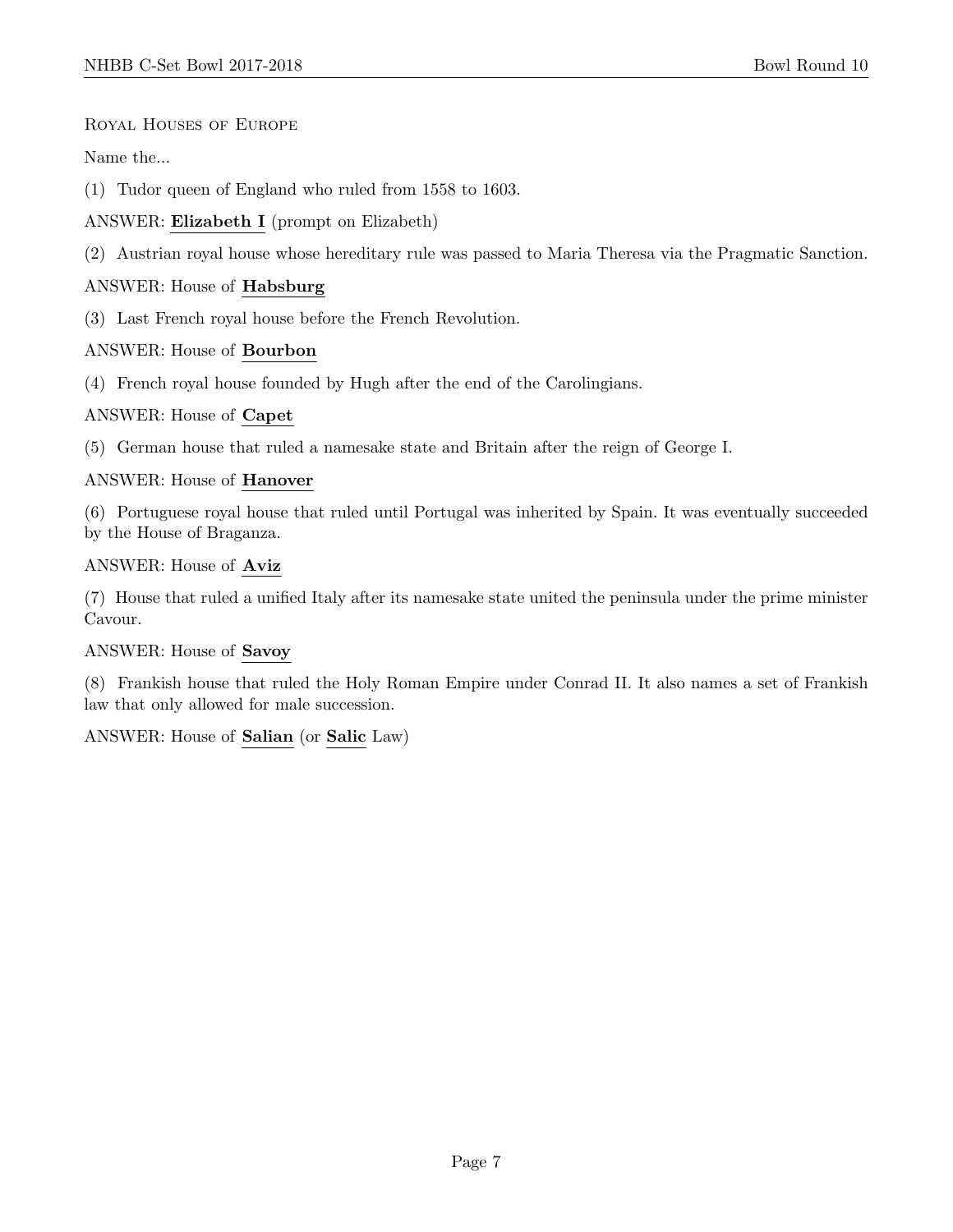## The Silk Road

Name the...

(1) Empire that traded with China along the Silk Road, delivering coins and medallions depicting Maximian and Marcus Aurelius.

## ANSWER: Roman Empire (accept Rome)

- (2) Animals found on mulberry trees, from which silk was produced in ancient China.
- ANSWER: silkworms (prompt on caterpillars)
- (3) Empire whose Royal Road, established by Darius the Great, formed part of the Silk Road.

## ANSWER: Persian Empire

(4) Commodity that names the southern branch of the road and whose Oolong and Darjeeling varieties were traded along it.

ANSWER: tea (accept Oolong tea or Darjeeling tea)

(5) Country where the Karakoram Highway follows the Silk Road to Abottabad, just west of Islamabad.

ANSWER: Islamic Republic of Pakistan

(6) Asian peninsula whose Silla and Goguryeo kingdoms benefited from trade along the road.

## ANSWER: Korean Peninsula

(7) Inns along the Silk Road, named for the groups of travelers who would rest there.

ANSWER: caravanserai (or caravansara; prompt on caravans)

(8) Christian sect that rejected Mary as being the mother of god and spread to China via the Silk Road.

ANSWER: Nestorian Christianity (accept Nestorianism and other word forms)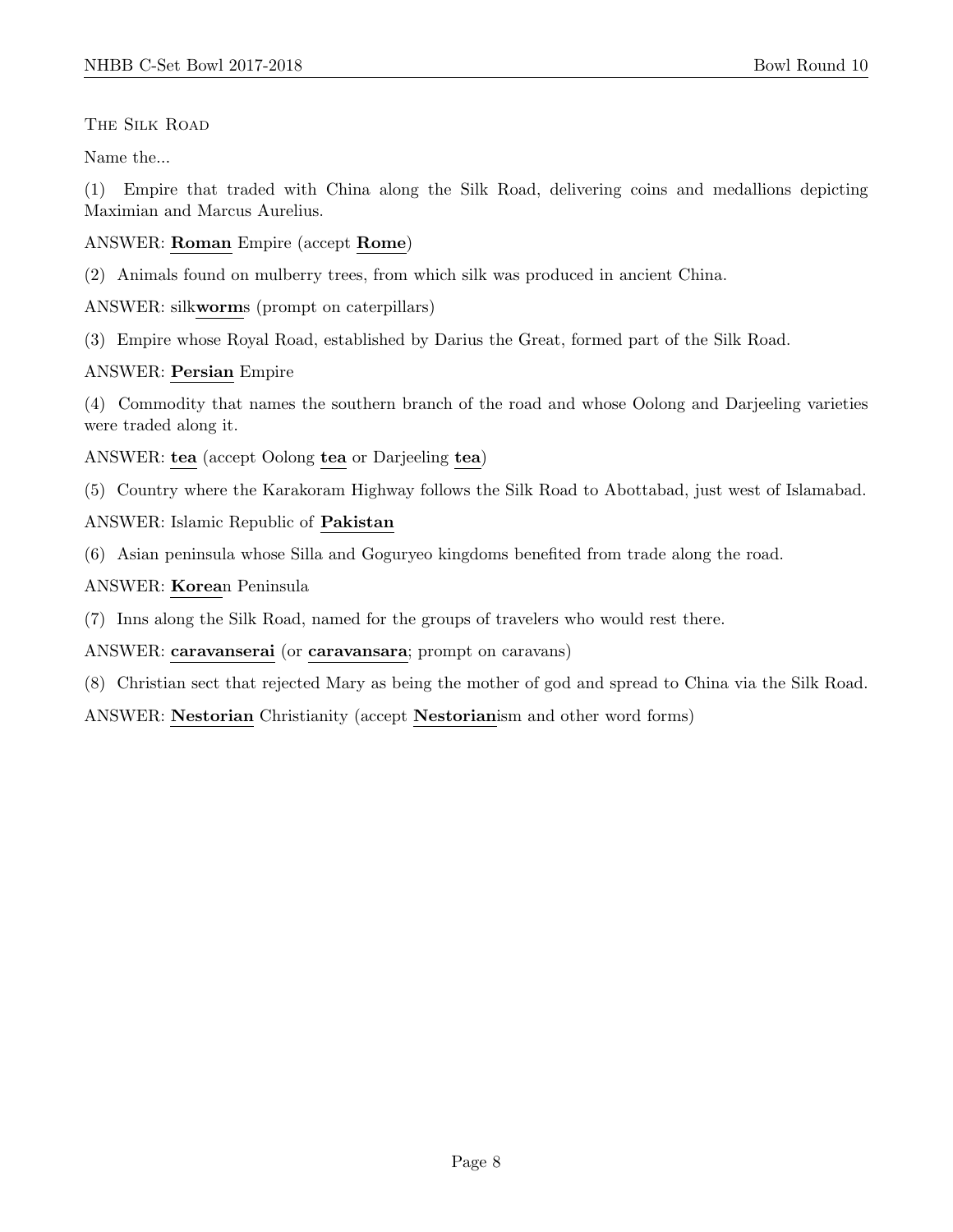# Fourth Quarter

(1) During his time as governor of Africa, this man was pelted by turnips and found himself in financial difficulty, causing him to turn to the mule trade. This man fell out of imperial favor after falling asleep during one of  $(+)$  Nero's lyre recitals. During the Great Jewish Revolt, this man threw captured prisoners into the Dead Sea to test its legendary buoyancy; that revolt was later crushed by his son (\*) Titus. For ten points, name this founder of the Flavian dynasty, the last Emperor during the Year of the Four Emperors.

ANSWER: Vespasian (or Titus Flavius Caesar Vespasianus Augustus, but do not accept or prompt any of the individual names alone)

(2) In 1967, this man argued that "it's [the media's] responsibility for spreading" the news that he had taken LSD, denying he had "encouraged" his fans to take drugs. This man was arrested in Tokyo for possession of marijuana in 1980, canceling a (+) Wings tour and ultimately causing the breakup of the band. Drug-inspired songs like "Got to Get You Into My Life," and "Magical (\*) Mystery Tour" were sung by, for ten points, what British singer who co-wrote those songs with John Lennon in The Beatles?

ANSWER: (James) Paul McCartney

(3) Two answers required. The U.S. agreed to end trade relations with one of these two countries if the other would grant safe passage to American merchant vessels by the terms of Macon's Bill Number Two. The (+) Non-Intercourse Act prevented American trade with these two countries, and commerce between the U.S. and these two countries virtually ended with the passage of the (\*) Embargo Act. For ten points, name these two European powers that vied for American economic support during the Napoleonic Wars.

ANSWER: England and France (accept Great Britain or the United Kingdom in place of England; accept answers in either order; prompt on partial answers)

(4) Prince Johnson videotaped the torture of this country's President Samuel Doe to prove he was not protected by black magic. Two women from this country and one from Yemen shared the 2011 (+) Nobel Peace Prize; one of those women, Ellen Johnson Sirleaf, opposed warlord Charles (\*) Taylor, who was convicted of crimes against humanity for this country's 20th century civil wars. For ten points, name this African country whose capital, Monrovia, was founded by the American Colonization Society as a home for freed slaves.

#### ANSWER: Republic of Liberia

(5) An original proof of this theorem used trapezoids and was written during James Garfield's Congressional career. Jamshid al-Kashi is the first recorded mathematician to find an extension of this theorem now known as the Law of  $(+)$  Cosines. Euclid's proof of this theorem relied on cutting a square into two rectangles and constructing two (\*) triangles with area equal to the rectangles. For ten points, name this geometric theorem often stated as a squared plus b squared equals c squared.

#### ANSWER: Pythagorean theorem